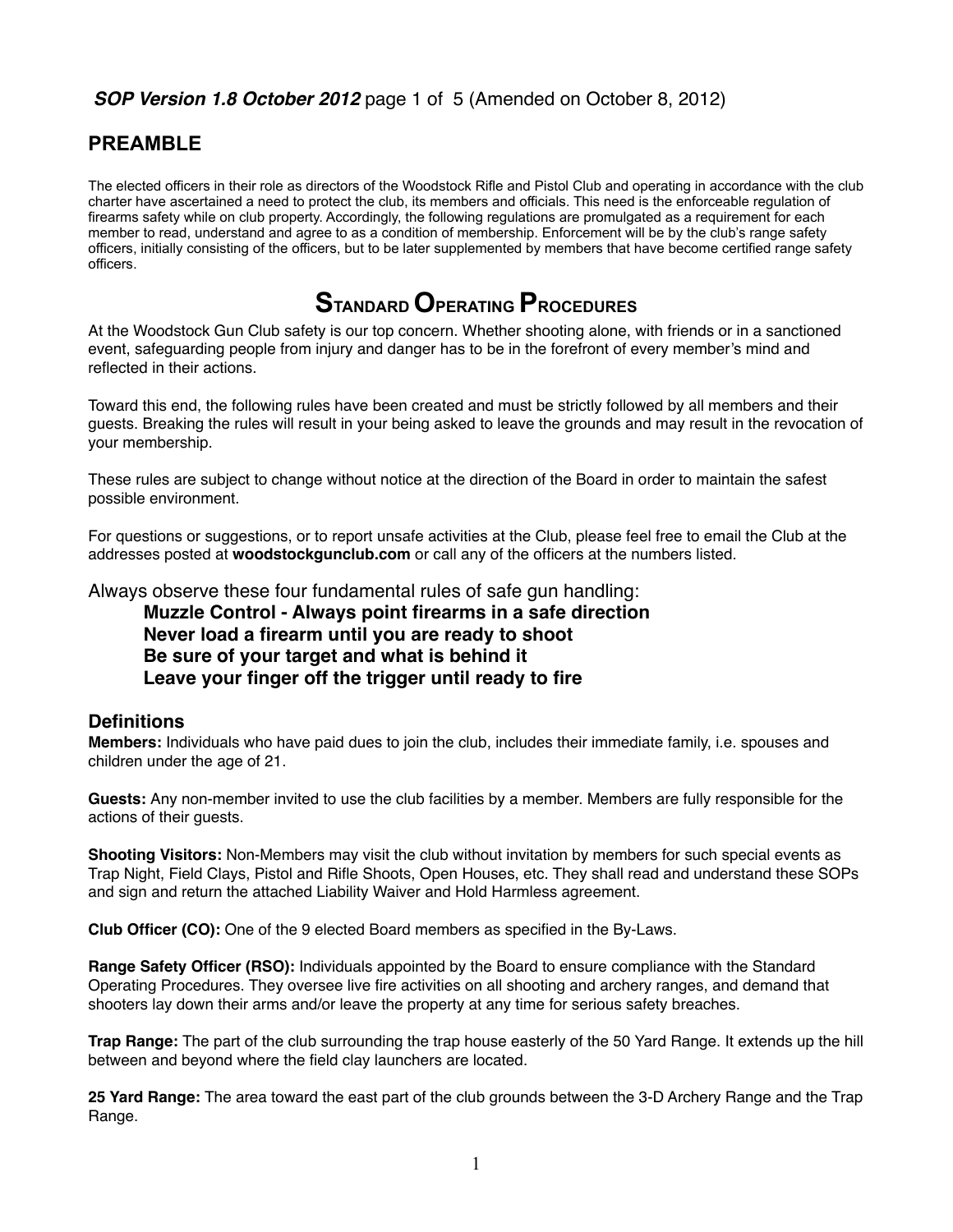**50 Yard Range:** The flat rectangular field extending northward from the Range Office Platform in front of the clubhouse. The 100 yard bench is located on its northwest corner; the 100 yard backstop is on the northeast corner. The western side of the range contains a fixed archery target.

*On the 50 Yard Range it is permissible to fire handguns, rifles, and shotguns discharging slugs and buckshot as long as all firearm safety protocols are followed. Members who discharge shotguns on this range are requested to use cardboard for their target backing. Materials are provided in the target shed.*

When multiple persons or groups are using this range they must all use a common firing line. This means that one of the members present MUST assume the role of a Range Officer to provide clear direction when firing may begin, must cease, announce that firearms are clear and safe, and that it is safe to move forward to view or change targets. If shooters wish to engage targets at distances other than those provided by the permanent target frames there are portable target frames for that purpose.

**100, 200 & 300 Yard Range:** This is a combined long distance shooting area that permits shooting at distances from 100 to 300 yards. The axis of fire is from west to east and runs along the front of the target line at the north end of the 50 Yard Range. It has two fixed shooting benches and two sets of target frames that in various combinations permit shooting distances up to 300 yards.

*When the 100-300 Yard Range is in use all other portions of the club grounds are closed to use. The Clubhouse must not be occupied.*

**3-D Archery Range:** The 3-D range located past the bathrooms south of the trap range.

#### **General Club Rules**

#### **In any unsafe situation, the CEASE FIRE command may be issued by any member, and is not restricted to a Range Safety Officer alone. Notify a CO or RSO immediately.**

The ranges are open to members Monday through Saturday from 9 am to sunset. On Sunday from 11 am to sunset. The rifle and pistol ranges are closed at 4 pm Tuesdays and Thursdays when Trap and Field Clay shoots are being held.

No drugs or alcohol are allowed on club property during live firing. The Club President may allow exceptions for alcoholic beverages to be served at the Club House on special occasions, e.g the Summer BBQ.

Persons judged to be under the influence of drugs or alcohol will be asked to leave the grounds immediately. Disruptive behavior or destruction of club property may result in the revocation of your membership at the discretion of the Board of Directors.

No hunting is allowed on club property without permission of the Club President. Hunters must abide by the Club's regular shooting hours specified above.

Pets must be restrained and under control when any range is in use. Barking dogs are not permitted during shooting and must be removed.

The preferred parking location is along the driveway west of the Club House. Parking is permitted behind the firing line on the 50 yard range. On trap nights only, parking is permitted on the rifle and pistol range's east side near the trap range.

Range Safety Officer's instructions must be followed on all ranges. Members are asked to notify a Range Safety Officer (RSO) or Club Officer (CO) of any serious safety violation they observe. **In the absence of any officer, they should take action to ensure safe operating procedures are followed.**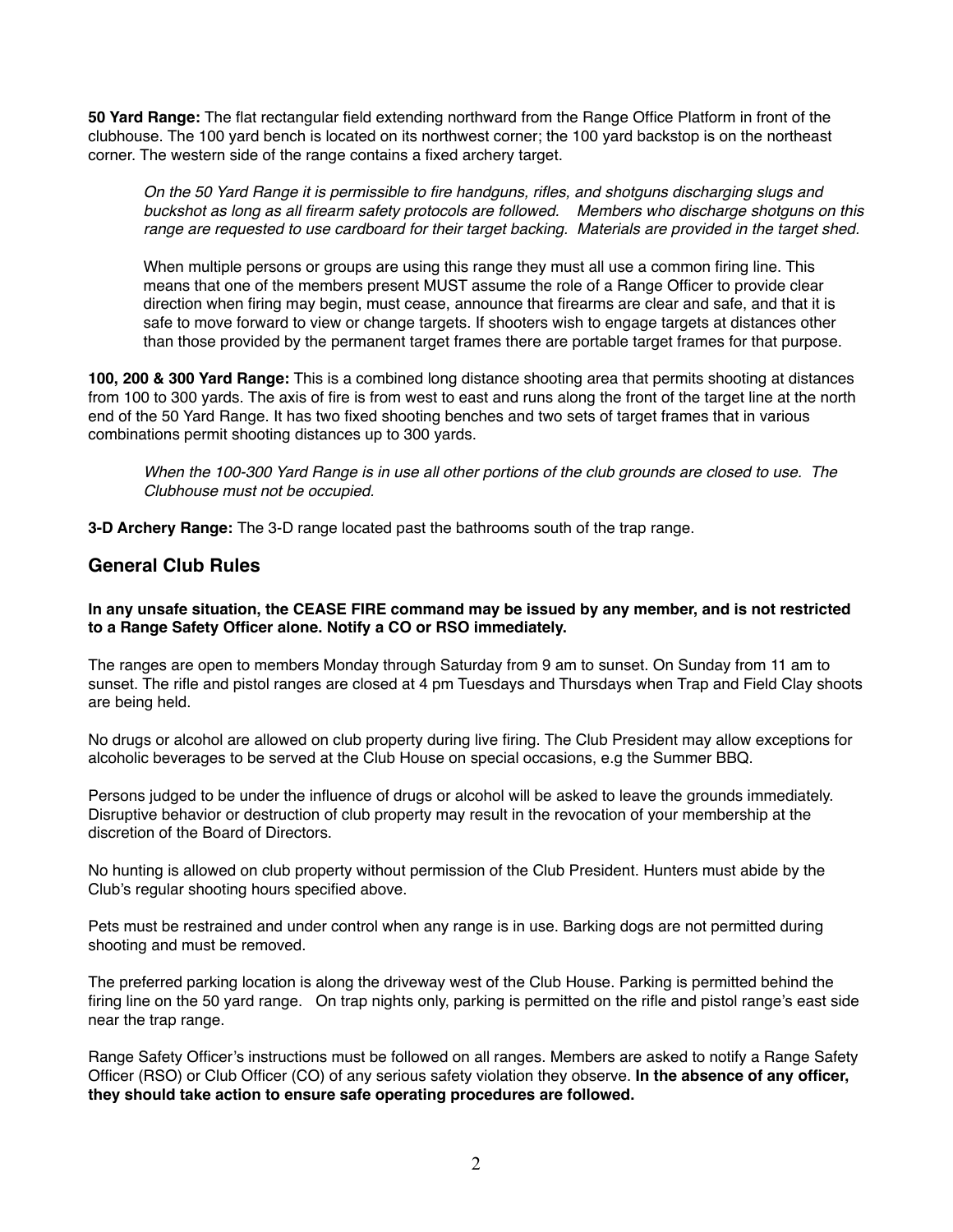On all ranges, eye and ear protection are required by all persons present when firearms are being discharged. Double plugging (muffs and plugs) is recommended.

All firearms on club property are to remain unloaded and cased unless under control or in gun racks. Unloaded firearms with actions open may be uncased in the clubhouse for training or for display purposes at club events.

Firearms are not to be discharged on club property except on designated ranges in accordance with the rules of the particular range.

Firearms may not be discharged on any archery range or at archery target.

The club is fortunate to have many items available for member use on the range and in the clubhouse. Please return moveable items back to where they are stored or where you found them and encourage other members to do likewise.

All persons under 18 years of age are to be under the supervision of an adult. Persons under the age of 18 are not allowed on Club property unattended.

On club grounds, members are required to show their membership cards if requested by a CO or RSO.

#### **Emergency Procedures:**

In the event there is an injury, there is a first aid kit located in the club house. Call 911 if the injury is serious and medical intervention is required, notify an officer or RSO immediately.

#### **Misfire Rules**

In the event of a misfire, keep the firearm pointed down range for 30 seconds before opening the action to clear the defective round. For black powder firearms, wait two minutes. Give the defective ammunition to a RSO or CO or dispose of it properly.

# **Overall Range Rules**

During regularly scheduled Trap and Field Clay shoots, the 50 Yard Range and the 100-200-300 Yard Range may not be used. The aforementioned ranges cannot be used during the hour prior to to trap and field clay events. (Check website for event times) At Special Events, when trap and field clay events are scheduled, the 50 Yard Range and the 100-200-300 Yard Range may not be used. Use of the Archery range is permitted in these circumstances.

Use of all ranges are on a first-come, first serve basis. Members are asked to use common sense and civility in allowing alternating use of the ranges when multiple parties wish to use them and the uses are conflicting. Please cease activity after 30 minutes if other users arrive who wish to use another portion of the range.

# **Range Use Exclusions**

Because of the overlapping nature of the range areas at the Woodstock Club facility it is necessary to require the closure or non-use of portions of the range when other sites are in use.

When shooting from the 100-300 Yard Range no other parts of the range may be used *and the clubhouse must not be occupied*. The use of this long-range rifle area precludes all other uses.

When any shooting is done from the 50 Yard Range only the Field Archery Area may be used.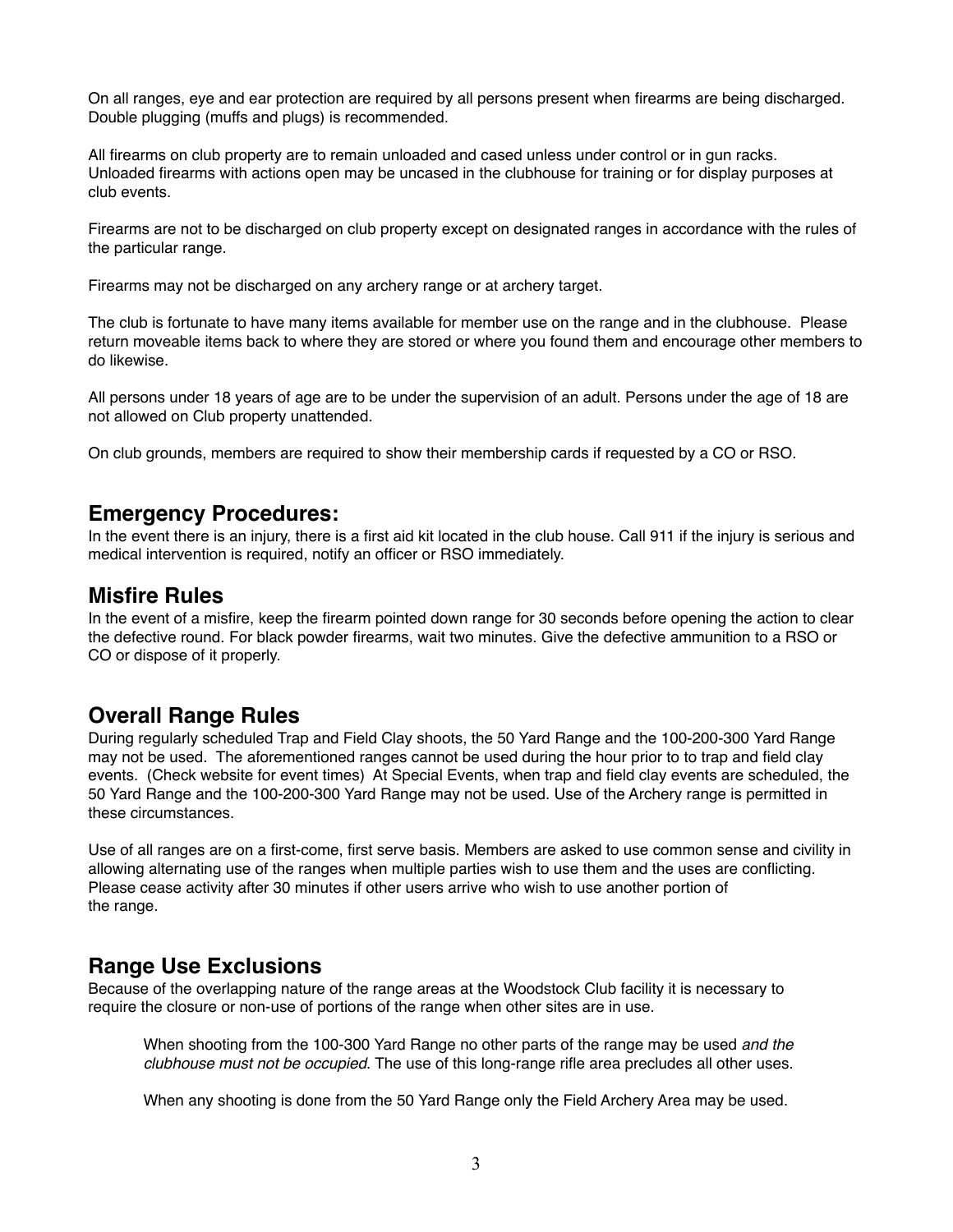When the Trap Field is in use only the Field Archery Area and the Archery Target and Tomahawk/Knife Throwing Post may be used.

# **Rifle & Pistol Range Rules**

Firing fully automatic firearms is prohibited

Firearms or magazines are not to be handled until everyone is behind the firing line.

Firing is not permitted when vehicles are parked in front of the firing line.

No tracer or armor piercing ammunition is permitted.

Firing in the air is not allowed.

Persons are not to move forward of the firing line unless all firearms on the line are unloaded and benched with actions open and magazines removed. Handguns may be carried in a holster.

Firing is to be done only from the firing line unless done under the direction of an RSO or CO.

All bullets must land in the berms or bullet absorbing materials behind the targets. Shots must not be fired that would cause the bullets to strike the level ground in front of, or behind, the target. This results in ricochets which may leave the property.

All paper targets must be placed on the mountings provided. Cardboard backers for paper targets are provided free of charge. Do NOT place targets directly on support frames.

Plinking at plastic or metal beverage containers is allowed, as long as they are placed where mountings will not be damaged. All containers must be removed and disposed of by the shooters. Firing at glass containers is NOT ALLOWED! *Plinking targets must be placed at the base or the side of the berm so that the bullets strike the slope of the berm immediately behind the target. (see ricochets above). A set of steel rails on support posts are provided to support plinking targets. They are located to the far east side of the 50 yard target line.*

All brass, paper targets, ammunition boxes must be picked up and properly disposed of by the shooters. *Please separate brass from steel and other cartridge cases.*

# **Steel Targets**

A variety of steel reactive targets is provided to enhance the member's shooting experience. Following some simple rules will lengthen their useful life and decrease club costs.

**Handgun Steel Targets** – These are located on the westerly side of the 50 Yard Range and are for handgun use only. Engage these targets from no closer than 25 yards with handgun calibers only. Rifles are not permitted.

**Rimfire Steel Targets** – These are located almost directly in front of the clubhouse and are marked with a panel that reads ".22 Rimfire Only". These are for .22 Long Rifle only (the bullet must have a muzzle velocity greater than 800 feet per second) - .22 Magnum cartridges are excluded. The minimum engagement range for these targets is 25 yards.

**Center fire Rifle Steel Targets** – These are located at the 100 yard backstop and the 200-300 yard target line. These targets may be engaged with centerfire rifle cartridges. As stated earlier armor piercing ammunition is prohibited. The minimum engagement range for these targets is 100 yards.